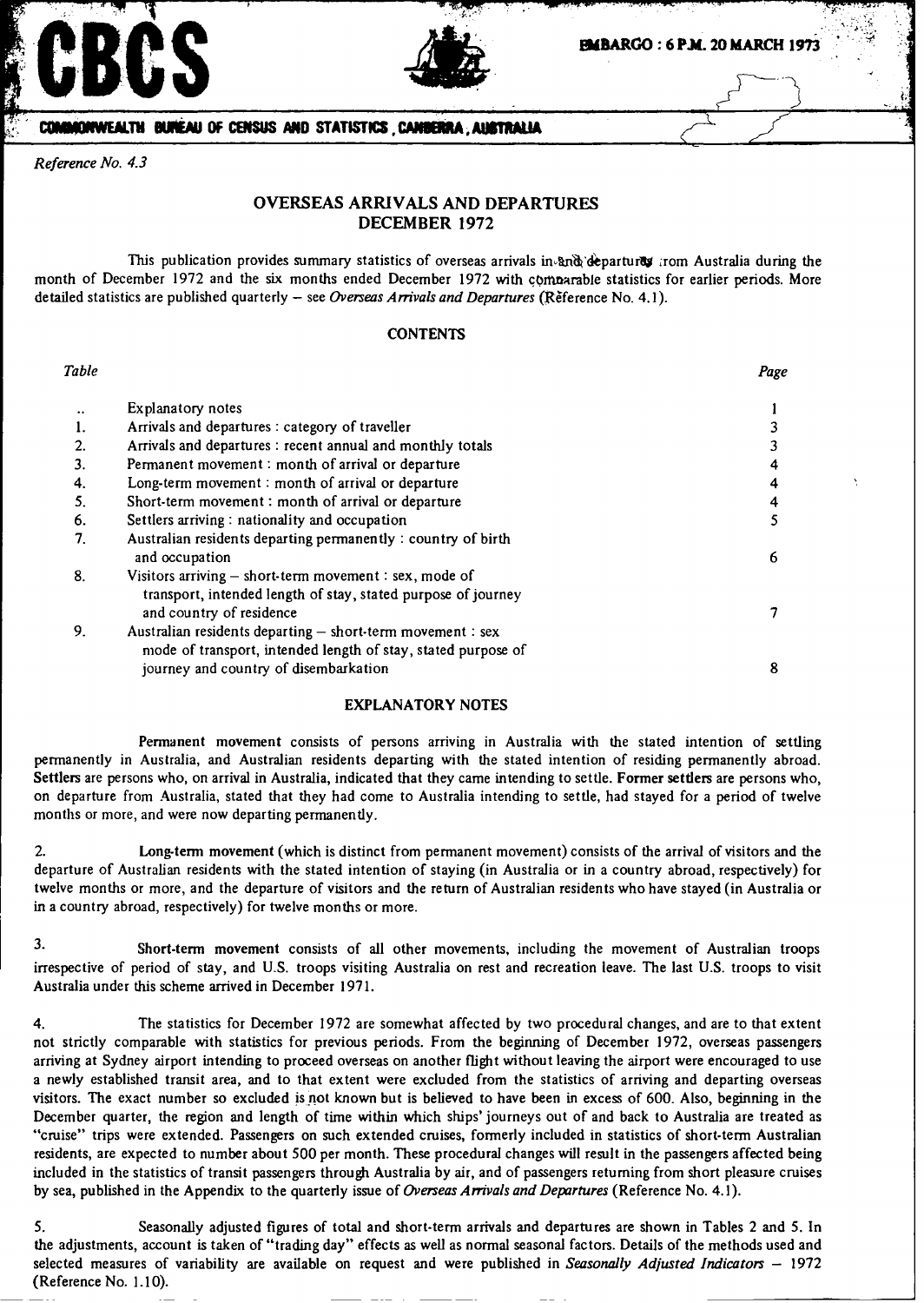6. Statistics of characteristics of travellers in the short-term movement from April 1971 to September 1972 are estimates derived from a fifty per cent sample of short-term travellers. From October 1972, the sample comprises one-third of<br>short-term movement. While the total number of such travellers and statistics of their mode of t statistics in various classifications, e.g. nationality, may differ from those that would be obtained from complete processing.<br>A measure of this difference is given by the standard error. There are about 2 chances in 3 th 1 standard error, and 19 chances in 20 that it will be less than 2 standard errors. The standard error varies with the size of the estimate and the following table shows the standard errors of various estimate sizes, based on samples of 1 in 2 (applicable to statistics up to September 1972) and 1 in 3 (applicable to statistics thereafter).

#### Approximate standard error of estimate

| Size of quantity       |         | Sample of 1 in 2        | Sample of 1 in 3 |                         |  |
|------------------------|---------|-------------------------|------------------|-------------------------|--|
| estimated<br>(persons) | Persons | Per cent<br>of estimate | Persons          | Per cent<br>of estimate |  |
| 10,000                 | 100     | 1.0                     | 140              | 1.4                     |  |
| 5,000                  | 70      | 1.4                     | 100              | 2.0                     |  |
| 1,000                  | 32      | 3.2                     | 45               | 4.5                     |  |
| 500                    | 23      | 4.5                     | 32               | 6.3                     |  |
| 100                    | 10      | 10.0                    | 14               | 14.1                    |  |

7. Statistics of permanent and long-term movement are based on records of all travellers in this movement and therefore do not contain sampling errors. However, since short-term movement is a component *of total* movement, statistics of characteristics of travellers in total movement are subject to such errors. The magnitude of standard errors in total movement is about 20 per cent less than in short-term movement.

8. A fuller description of the sampling procedures is published in the quarterly bulletin *Overseas Arrivals and Departures* (Reference No. 4.1).

### **COMMENTS**

9. The features evident in the preceding months, namely reduced arrivals of settlers and high levels of temporary movement by Australian residents, continued into December 1972. The numbers of settlers arriving were 8,357 in December and 28,004 for the three months ended December. In the year 1972, 112,468 settlers came to Australia compared with 185,325 in the peak year 1970, and 155,525 in 1971. The number of assisted settlers who arrived during 1972 was 63,710, compared with 134,428 in 1970, and 103,811 in 1971.

10. During December 1972, 76,737 Australian residents left Australia for trips lasting less than one year, bringing the total for the year to 504,519, an increase of 90,602 over the numbers in 1971 (413,917).

11. Other features of 1972 were **an increase** of the number of former settlers departing, **i.e. persons** who stated that they had arrived more than a year previously intending to settle and were now leaving permanently (33,172 compared with 29,449 in 1971); and a fall in the number of overseas visitors to Australia intending to stay und 432,393 in 1971 to 426,403 in 1972. The main reason for this was the cessation, in December 1971, of the rest and recreation scheme for U.S. troops. During 1971,61,407 U.S. troops came to Australia on R. and R. leave.

12. Total arrivals(1,110,670) and total departures(l1,082,824) during 1972 exceeded corresponding figures for 1971, by 31,872 and 88,631 respectively. Accordingly, the excess of total arrivals over total departures fell substantially, from 84,605 in 1971 to 27,846 in 1972.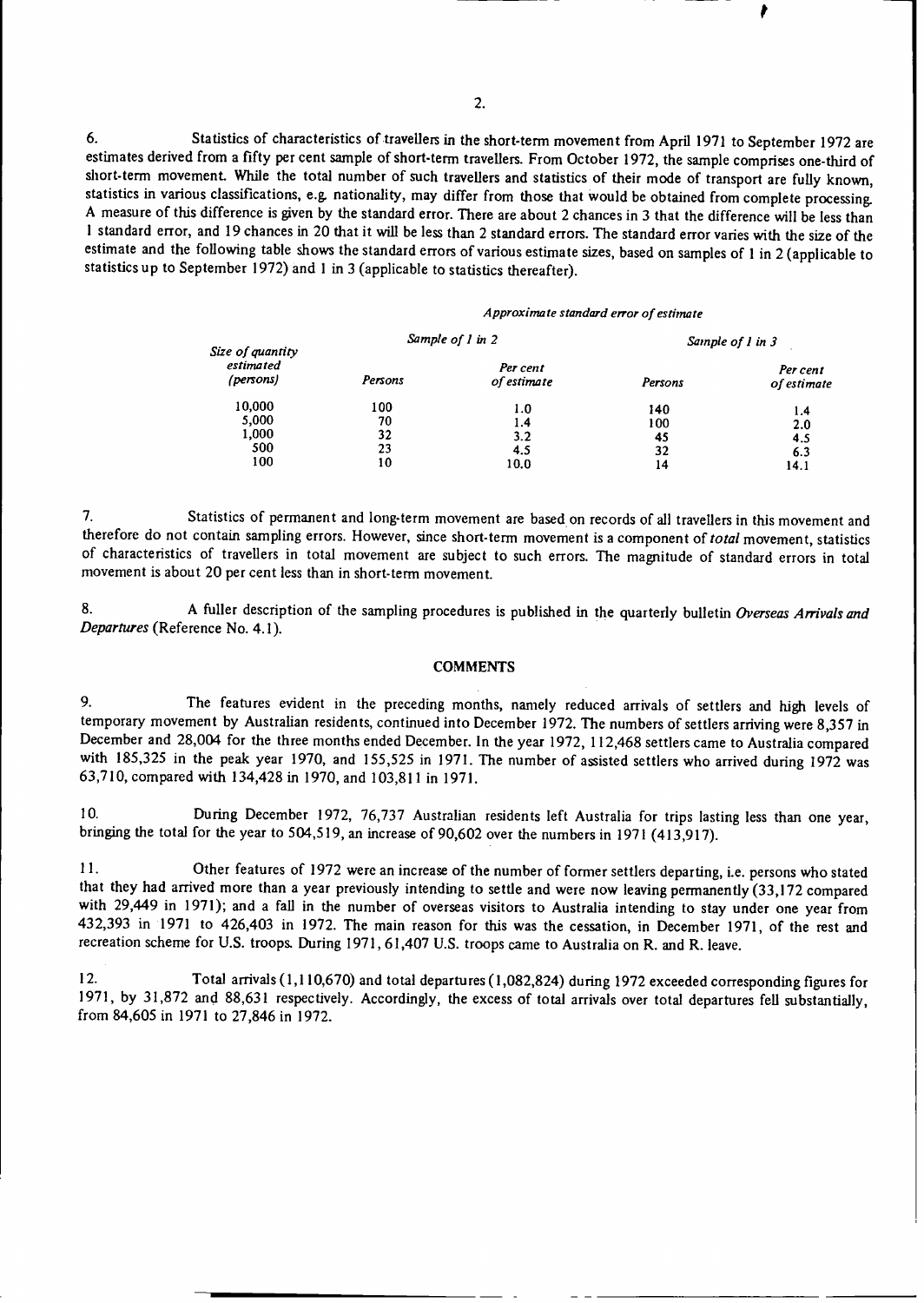#### **TABLE 1.** - **ARRIVALS AND DEPARTURES** : **CATEGORY OF TRAVELLER (Persons)**

|                             |         | Year ended June |                   |         | Six months ended December |         | <b>Month of December</b> |
|-----------------------------|---------|-----------------|-------------------|---------|---------------------------|---------|--------------------------|
| Category of traveller       | 1970    | 1971            | 1972              | 1971    | 1972                      | 1971    | 1972                     |
|                             |         |                 | <b>ARRIVALS</b>   |         |                           |         |                          |
| Permanent movement -        |         |                 |                   |         |                           |         |                          |
| <b>Assisted settlers</b>    | 131,868 | 119,847         | 82,343            | 49.589  | 30,956                    | 6,420   | 3,409                    |
| Other settlers              | 53,231  | 50,164          | 50,376            | 27.569  | 25,951                    | 5.404   | 4,948                    |
| Total permanent             | 185.099 | 170.011         | 132.719           | 77.158  | 56,907                    | 11.824  | 8,357                    |
| Long-term movement -        |         |                 |                   |         |                           |         |                          |
| Australian residents        | 38,711  | 43,554          | 51,356            | 28,332  | 31,254                    | 7,364   | 7.762                    |
| Overseas visitors           | 29,842  | 31,225          | 27,713            | 13,463  | 12,309                    | 2,160   | 2,196                    |
| Total perm, and long-term   | 253,652 | 244,790         | 211,788           | 118.953 | 100,470                   | 21.348  | 18315                    |
| Short-term movement $-$     |         |                 |                   |         |                           |         |                          |
| Australian residents        | 314,591 | 378,855         | 444,854           | 222.398 | 268,506                   | 29,089  | 32.463                   |
| Overseas visitors*          | 389,191 | 428,958         | 420,042           | 224.128 | 230,489                   | 52,283  | 56,981                   |
| Total arrivals <sup>*</sup> | 957,434 | 1,052,603       | 1,076,684         | 565,479 | 599,465                   | 102,720 | 107,759                  |
|                             |         |                 | <b>DEPARTURES</b> |         |                           |         |                          |
| Permanent movement -        |         |                 |                   |         |                           |         |                          |
| Former settlers             | 26,082  | 28,244          | 32,280            | 16,040  | 16,932                    | 3,037   | 2,883                    |
| Other residents             | 10,000  | 11,072          | 12,439            | 5,862   | 6.132                     | 1,202   | 1.173                    |
| Total permanent             | 36,082  | 39.316          | 44,719            | 21.902  | 23.064                    | 4.239   | 4.056                    |
| Long-term movement -        |         |                 |                   |         |                           |         |                          |
| Australian residents        | 63,454  | 66,463          | 68.069            | 32.094  | 30.878                    | 6.021   | 5.846                    |
| Overseas visitors           | 17,414  | 19,928          | 23,328            | 11.032  | 11,955                    | 2,570   | 2,679                    |
| Total perm. and long-term   | 116.950 | 125,707         | 136,116           | 65.028  | 65.897                    | 12.830  | 12.581                   |
| Short-term movement -       |         |                 |                   |         |                           |         |                          |
| Australian residents        | 322.420 | 377.165         | 455,203           | 213.630 | 262.946                   | 61.580  | 76.737                   |
| Overseas visitors*          | 405,500 | 448,312         | 443,688           | 211,929 | 209,561                   | 37,919  | 37,115                   |
| Total departures*           | 844,870 | 951,184         | 1,035,007         | 490.587 | 538.404                   | 112,329 | 126,433                  |

**\* Includes U.S. troops on rest and recreation leave. See paragraph** 3 **of the explanatory notes.**

TABLE 2. - ARRIVALS AND DEPARTURES : RECENT ANNUAL AND **MONTHLY TOTALS**

|                           |                           | Total arrivals*            |                           | Total departures*                 |           | <b>Excess of arrivals</b><br>over departures |           |
|---------------------------|---------------------------|----------------------------|---------------------------|-----------------------------------|-----------|----------------------------------------------|-----------|
| Period                    | <b>Number</b><br>recorded | Seasonally<br>adjusted (a) | <b>Number</b><br>recorded | <b>Seasonally</b><br>adjusted (a) | Males     | <b>Females</b>                               | Persons   |
| Year ended June -         |                           |                            |                           |                                   |           |                                              |           |
| 1970                      | 957,434                   |                            | 844,870                   | $\bullet\bullet$                  | 61,630    | 50,934                                       | 112,564   |
| 1971                      | 1,052,603                 | ٠.                         | 951,184                   | $\ddot{\phantom{1}}$              | 52,773    | 48,646                                       | 101,419   |
| 1972                      | 1,076,684                 | $\ddot{\phantom{0}}$       | 1,035,007                 | $\ddotsc$                         | 22,042    | 19,635                                       | 41,677    |
| Year ended December -     |                           |                            |                           |                                   |           |                                              |           |
| 1970                      | 1,026,675                 | $\ddotsc$                  | 903,801                   | $\bullet\,\bullet$                | 65,546    | 57,328                                       | 122,874   |
| 1971                      | 1,078,798                 |                            | 994,193                   | $\ddot{\phantom{0}}$              | 43,556    | 41,049                                       | 84,605    |
| 1972                      | 1,110,670                 |                            | 1,082,824                 | ٠.                                | 10,965    | 16,881                                       | 27,846    |
| Six months ended December |                           |                            |                           |                                   |           |                                              |           |
| 1971                      | 565,479                   | ٠.                         | 490,587                   |                                   | 34,453    | 40,439                                       | 74,892    |
| 1972                      | 599,465                   | $\bullet\bullet$           | 538,404                   | $\ddot{\phantom{0}}$              | 23,376    | 37,685                                       | 61,061    |
| $1971 -$                  |                           |                            |                           |                                   |           |                                              |           |
| November                  | 90.479                    | 91,915                     | 76,707                    | 84,880                            | 5,578     | 8,194                                        | 13,772    |
| December                  | 102,720                   | 91,990                     | 112,329                   | 88,436                            | $-6,334$  | $-3,275$                                     | $-9,609$  |
| $1972 -$                  |                           |                            |                           |                                   |           |                                              |           |
| January                   | 115,602                   | 93,247                     | 94,778                    | 81,825                            | 10,717    | 10,107                                       | 20,824    |
| February                  | 85,278                    | 84,974                     | 78,423                    | 82,509                            | 4,786     | 2,069                                        | 6,855     |
| March                     | 84,490                    | 82,041                     | 92,143                    | 85,440                            | $-3,153$  | $-4,500$                                     | $-7,653$  |
| April                     | 69,983                    | 79,579                     | 95,649                    | 93,481                            | $-12,565$ | $-13,101$                                    | $-25,666$ |
| May                       | 81,659                    | 84,351                     | 95,181                    | 83,734                            | $-6,160$  | $-7,362$                                     | $-13,522$ |
| June                      | 74,193                    | 89,105                     | 88,246                    | 97,719                            | $-6,036$  | $-8,017$                                     | $-14,053$ |
| July                      | 83,249                    | 97,305                     | 78,972                    | 95,747                            | 1,271     | 3,006                                        | 4,277     |
| <b>August</b>             | 97,111                    | 95,430                     | 98,708                    | 93,513                            | $-1,072$  | $-525$                                       | $-1,597$  |
| September                 | 104,986                   | 103,629                    | 75,138                    | 90,951                            | 13,141    | 16,707                                       | 29,848    |
| October                   | 110,540                   | 103,088                    | 78,064                    | 87,124                            | 15,578    | 16,898                                       | 32,476    |
| November                  | 95,820                    | 94,393                     | 81,089                    | 87,743                            | 5,632     | 9,099                                        | 14,731    |
| December                  | 107,759                   | 97,404                     | 126,433                   | 100,411                           | $-11,174$ | $-7,500$                                     | $-18,674$ |

**\*** Includes U.S. troops on rest **and** recreation leave. See **paragraph** 3 **of** the explanatory notes. **(a) See** paragraph 4 **of** the explanatory notes.

NOTE. Minus sign (-) denotes excess of departures over arrivals.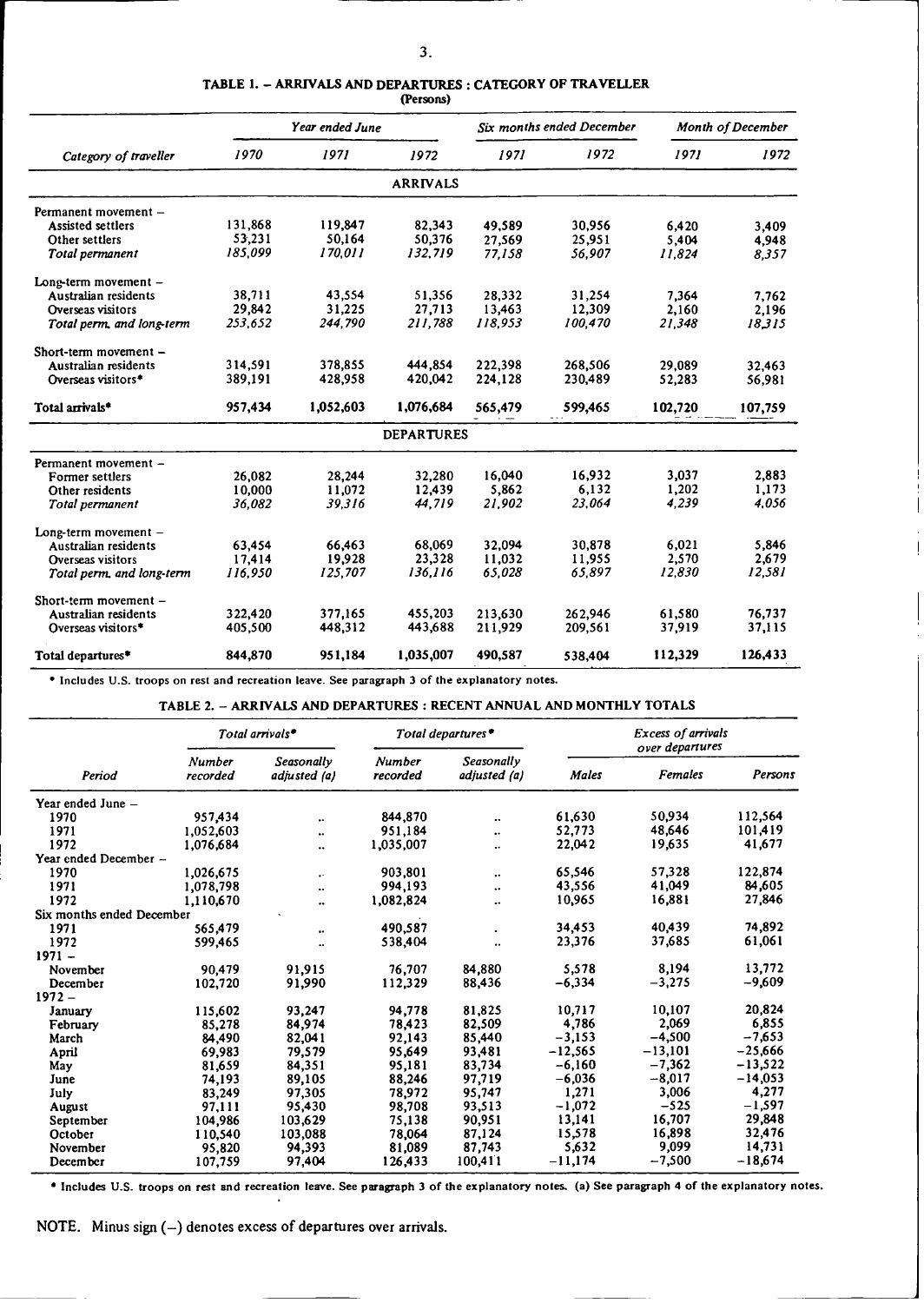## **TABLE 3.** - **PERMANENT MOVEMENT : MONTH OF ARRIVAL OR DEPARTURE**

|           |                 |          | Departures          |       |                                              |       |
|-----------|-----------------|----------|---------------------|-------|----------------------------------------------|-------|
|           | <b>Arrivals</b> | Former   | Other<br>Australian |       | <b>Excess of arrivals</b><br>over departures |       |
| Month     | <b>Settlers</b> | settlers | residents           | Total | <b>Settlers</b>                              | Total |
| $1971 -$  |                 |          |                     |       |                                              |       |
| November  | 12,528          | 2,489    | 930                 | 3,419 | 10,039                                       | 9,109 |
| December  | 11,824          | 3,037    | 1,202               | 4,239 | 8,787                                        | 7,585 |
| $1972 -$  |                 |          |                     |       |                                              |       |
| Januarv   | 7,923           | 2,603    | 1,321               | 3,924 | 5,320                                        | 3,999 |
| February  | 7,573           | 2,168    | 1,020               | 3,188 | 5,405                                        | 4,385 |
| March     | 10,583          | 2,598    | 963                 | 3,561 | 7,985                                        | 7,022 |
| April     | 8,517           | 2,589    | 1,031               | 3,620 | 5.928                                        | 4,897 |
| May       | 10,598          | 3,406    | 1,183               | 4,589 | 7,192                                        | 6,009 |
| June      | 10,367          | 2,876    | 1,059               | 3,935 | 7,491                                        | 6,432 |
| July      | 9,762           | 2,916    | 1,013               | 3,929 | 6,846                                        | 5,833 |
| August    | 9,269           | 2,970    | 1,088               | 4,058 | 6,299                                        | 5,211 |
| September | 9,872           | 2,287    | 934                 | 3,221 | 7,585                                        | 6,651 |
| October   | 10,944          | 2,873    | 972                 | 3,845 | 8,071                                        | 7,099 |
| November  | 8,703           | 3,003    | 952                 | 3,955 | 5,700                                        | 4,748 |
| December  | 8,357           | 2,883    | 1,173               | 4,056 | 5,474                                        | 4,301 |

**TABLE** 4. - **LONG-TERM MOVEMENT : MONTH OF ARRIVAL OR** DEPARTURE

**(Persons)**

|           | <b>Arrivals</b>                      |                             | <b>Departures</b>       |                      | <b>Excess of arrivals</b><br>over departures |                      |  |
|-----------|--------------------------------------|-----------------------------|-------------------------|----------------------|----------------------------------------------|----------------------|--|
| Month     | Australian<br>residents<br>returning | <b>Overseas</b><br>visitors | Australian<br>residents | Overseas<br>visitors | Australian<br>residents                      | Overseas<br>visitors |  |
| $1971 -$  |                                      |                             |                         |                      |                                              |                      |  |
| November  | 4,104                                | 2,044                       | 4,031                   | 1,663                | 73                                           | 381                  |  |
| December  | 7,364                                | 2,160                       | 6,021                   | 2,570                | 1,343                                        | $-410$               |  |
| $1972 -$  |                                      |                             |                         |                      |                                              |                      |  |
| January   | 5,676                                | 3,760                       | 7,059                   | 1,976                | $-1,383$                                     | 1,784                |  |
| February  | 3,920                                | 3,015                       | 5,425                   | 1,968                | $-1,505$                                     | 1,047                |  |
| March     | 3,631                                | 2,202                       | 5,704                   | 2,094                | $-2,073$                                     | 108                  |  |
| April     | 2,995                                | 1,581                       | 5,443                   | 1,922                | $-2,448$                                     | $-341$               |  |
| May       | 3,594                                | 2,019                       | 6,120                   | 2,277                | $-2,526$                                     | $-258$               |  |
| June      | 3,208                                | 1,673                       | 6,224                   | 2,059                | $-3,016$                                     | $-386$               |  |
| July      | 3,881                                | 1,840                       | 5,389                   | 2,049                | $-1,508$                                     | $-209$               |  |
| August    | 4,821                                | 2,374                       | 5,859                   | 2,052                | $-1,038$                                     | 322                  |  |
| September | 4,533                                | 1,991                       | 4,655                   | 1,546                | $-122$                                       | 445                  |  |
| October   | 5,125                                | 1,989                       | 4,346                   | 1,713                | 779                                          | 276                  |  |
| November  | 5,132                                | 1,919                       | 4,783                   | 1,916                | 349                                          | 3                    |  |
| December  | 7,762                                | 2,196                       | 5,846                   | 2,679                | 1,916                                        | $-483$               |  |

NOTE. Minus sign (-) denotes excess of departures over arrivals

### TABLE **5.** - SHORT-TERM MOVEMENT (a) : MONTH **OF** ARRIVAL OR DEPARTURE

|           |                                     |                           |                            | (Persons)                 |                            |                                              |                                |                             |
|-----------|-------------------------------------|---------------------------|----------------------------|---------------------------|----------------------------|----------------------------------------------|--------------------------------|-----------------------------|
|           |                                     | Arrivals                  |                            |                           | Departures                 |                                              |                                |                             |
|           | Overseas<br>visitors*<br>Australian |                           | Australian<br>residents    |                           |                            | <b>Excess of arrivals</b><br>over departures |                                |                             |
| Month     | residents<br>returning              | <b>Number</b><br>recorded | Seasonally<br>adjusted (b) | <b>Number</b><br>recorded | Seasonally<br>adjusted (a) | Overseas<br>visitors*                        | <b>Australian</b><br>residents | <b>Overseas</b><br>visitors |
| $1971 -$  |                                     |                           |                            |                           |                            |                                              |                                |                             |
| November  | 31,670                              | 40,133                    | 36,498                     | 25,810                    | 35,130                     | 41,784                                       | 5,860                          | $-1,651$                    |
| December  | 29,089                              | 52,283                    | 37,337                     | 61,580                    | 37,611                     | 37,919                                       | $-32,491$                      | 14,364                      |
| $1972 -$  |                                     |                           |                            |                           |                            |                                              |                                |                             |
| January   | 61,820                              | 36,423                    | 35,304                     | 30,031                    | 33,701                     | 51,788                                       | 31,789                         | $-15,365$                   |
| February  | 32,717                              | 38,053                    | 34,318                     | 26,108                    | 32,791                     | 41,734                                       | 6,609                          | $-3,681$                    |
| March     | 29,262                              | 38,812                    | 36,138                     | 41,038                    | 37,749                     | 39,746                                       | $-11,776$                      | $-934$                      |
| April     | 28,214                              | 28,676                    | 32,033                     | 48,667                    | 45,740                     | 35,997                                       | $-20,453$                      | $-7,321$                    |
| May       | 35,306                              | 30,142                    | 32,184                     | 47,115                    | 36,758                     | 35,080                                       | $-11,809$                      | -4,938                      |
| June      | 35,137                              | 23,808                    | 32,768                     | 48,614                    | 44,237                     | 27,414                                       | $-13,477$                      | $-3,606$                    |
| July      | 39,032                              | 28,734                    | 36,157                     | 40,031                    | 44,954                     | 27,574                                       | -999                           | 1,160                       |
| August    | 46,726                              | 33,921                    | 33,948                     | 52,571                    | 48,173                     | 34,168                                       | $-5,845$                       | -247                        |
| September | 58,839                              | 29,751                    | 34,738                     | 32,177                    | 46,007                     | 33,539                                       | 26,662                         | $-3,788$                    |
| October   | 52,515                              | 39,967                    | 37,362                     | 29,754                    | 37,920                     | 38,406                                       | 22,761                         | 1,561                       |
| November  | 38,931                              | 41,135                    | 37,020                     | 31,676                    | 42,108                     | 38,759                                       | 7,255                          | 2,376                       |
| December  | 32,463                              | 56,981                    | 39,696                     | 76,737                    | 48,115                     | 37,115                                       | $-44,274$                      | 19,866                      |

**\*** Includes U.S. troops **on rest and recreation leave. See paragraph 3 of the explanatory notes. (a) See paragraph** 4 **of the explanatory notes. (b) See paragraph 5 of the explanatory notes.**

 $\ddot{\phantom{0}}$ 

NOTE. Minus sign (-) denotes excess of departures over arrivals.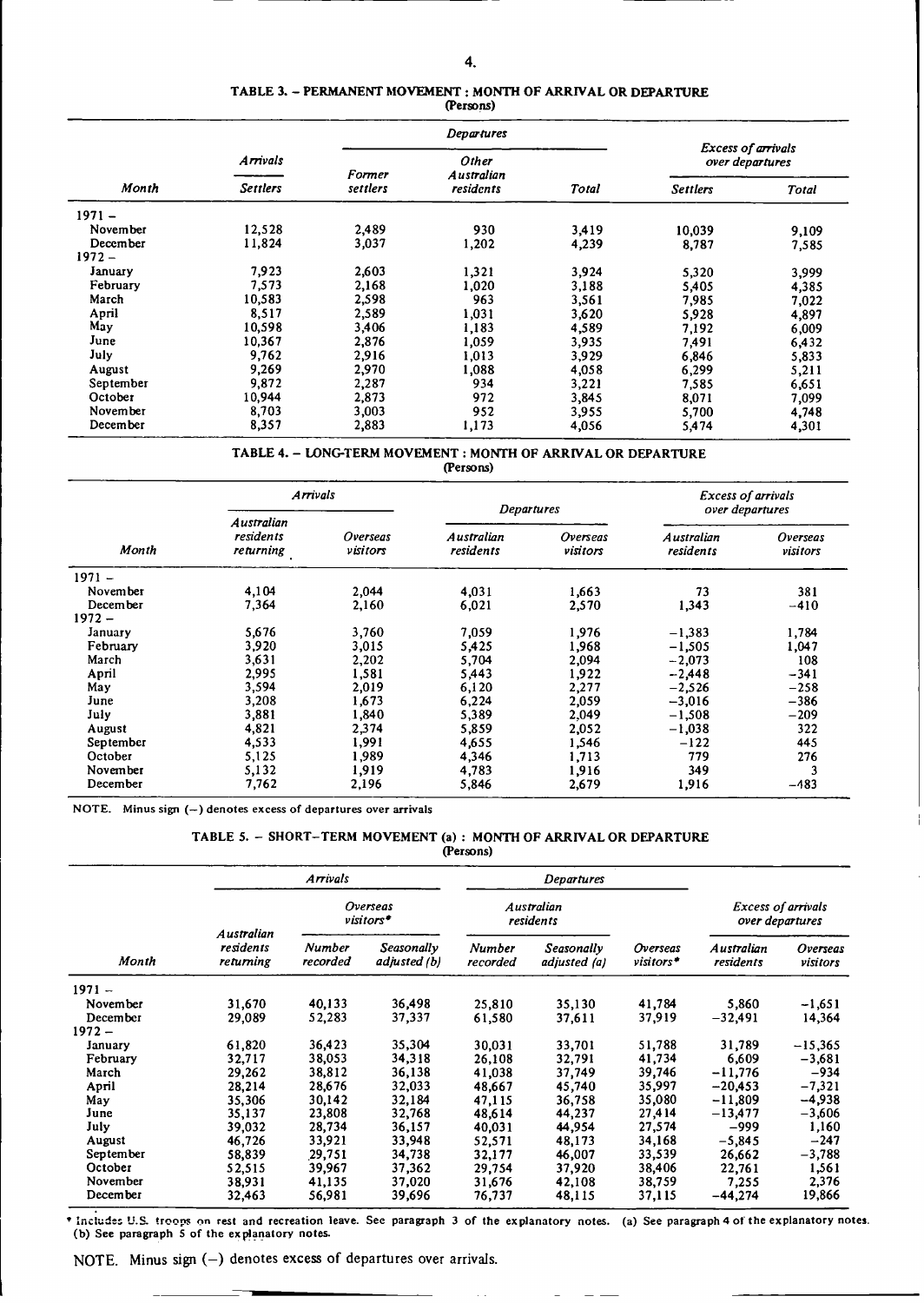**TABLE 6.** - **SETTLERS ARRIVING : NATIONALITY AND OCCUPATION**

**(Persons)**

|                                                                  |                 | Year ended June |                 |                | Six months<br>ended December | Month of December |            |
|------------------------------------------------------------------|-----------------|-----------------|-----------------|----------------|------------------------------|-------------------|------------|
|                                                                  | 1970            | 1971            | 1972            | 1971           | 1972                         | 1971              | 1972       |
| $Sex -$                                                          |                 |                 |                 |                |                              |                   |            |
| Males                                                            | 99,716          | 89,697          | 68,761          | 39,988         | 29,050                       | 5,852             | 4,081      |
| Females                                                          | 85,383          | 80,314          | 63,958          | 37,170         | 27,857                       | 5,972             | 4,276      |
| Nationality $-$                                                  |                 |                 |                 |                |                              |                   |            |
| British : Country of citizenship -                               |                 |                 |                 |                |                              |                   |            |
| Bangladesh, India, Pakistan,<br>Sri Lanka (Ceylon)               | 4,129           | 4,030           | 3,761           |                |                              |                   |            |
| New Zealand                                                      | 5,267           | 4,767           | 3,761           | 1,813<br>1,904 | 1,720<br>1,566               | 309<br>329        | 323<br>327 |
| United Kingdom and Colonies                                      | 73,422          | 62,606          | 54,213          | 29,562         | 24,902                       | 4,498             | 3,466      |
| Other                                                            | 9,124           | 11,225          | 11,767          | 6,849          | 5,883                        | 1,245             | 1,031      |
| Citizenship not stated                                           | 5,941           | 4,611           | 3,381           | 1,979          | 1,373                        | 359               | 218        |
| Total British                                                    | 97,883          | 87,239          | 76,883          | 42,107         | 35,444                       | 6,740             | 5,365      |
| American (U.S.)                                                  | 3,591           | 5,447           | 6,564           | 4,170          | 2,505                        | 624               | 262        |
| Dutch                                                            | 2,997           | 2,358           | 1,698           | 1,102          | 670                          | 94                | 101        |
| German                                                           | 3,729           | 3,280           | 2,136           | 1,469          | 1,096                        | 371               | 213        |
| Greek                                                            | 10,952          | 9,991           | 5,711           | 3,627          | 2,139                        | 496               | 259        |
| Italian                                                          | 10,598          | 7,826           | 6,000           | 3,488          | 2,037                        | 516               | 318        |
| Lebanese                                                         | 4,006           | 3,930           | 2,960           | 1,761          | 1,268                        | 342               | 214        |
| Turkish<br>Yugoslav                                              | 3,785<br>26,209 | 3,775<br>24,938 | 2,456<br>10,749 | 1,815<br>7,394 | 989<br>3,903                 | 47<br>1,335       | 92<br>458  |
| Other                                                            | 21,349          | 21,227          | 17,562          | 10,225         | 6,856                        | 1,259             | 1,075      |
| Occupation -<br>Professional, technical and<br>related workers - |                 |                 |                 |                |                              |                   |            |
| Professional engineers                                           | 1,292           | 1,288           | 1,102           | 634            | 426                          | 94                |            |
| Scientists                                                       | 583             | 663             | 456             | 259            | 164                          | 49                | 61<br>28   |
| <b>Medical practitioners</b>                                     | 290             | 350             | 408             | 186            | 210                          | 36                | 53         |
| Teachers (incl. university,                                      |                 |                 |                 |                |                              |                   |            |
| school, pre-school)                                              | 1,873           | 2,357           | 2,914           | 1,597          | 1,682                        | 214               | 211        |
| Other professional, technical and<br>related workers             |                 |                 |                 |                |                              |                   |            |
| Total professional, etc.                                         | 5,982<br>10,020 | 5,991<br>10,649 | 5,140<br>10,020 | 2,928<br>5,604 | 2.460                        | 465               | 413        |
|                                                                  |                 |                 |                 |                | 4,942                        | 858               | 766        |
| Administrative, executive and                                    |                 |                 |                 |                |                              |                   |            |
| managerial workers<br>Clerical and sales workers                 | 3,568<br>12,748 | 3,262<br>11,363 | 2,811<br>9,742  | 1,585          | 1,262                        | 239               | 204        |
| Farmers, fishermen, hunters,                                     |                 |                 |                 | 5,432          | 4,717                        | 800               | 712        |
| timber getters and related                                       |                 |                 |                 |                |                              |                   |            |
| workers                                                          | 2,006           | 1,562           | 972             | 599            | 389                          | 101               | 64         |
| Miners, quarrymen and related                                    |                 |                 |                 |                |                              |                   |            |
| workers                                                          | 311             | 253             | 152             | 89             | 54                           | 14                | 5          |
| Workers in transport and                                         |                 |                 |                 |                |                              |                   |            |
| communication<br>Craftsmen and production-process                | 4,137           | 3,373           | 2,661           | 1,514          | 1,142                        | 209               | 174        |
| workers $-$                                                      |                 |                 |                 |                |                              |                   |            |
| Engineering                                                      | 9,165           | 7.936           | 6,440           | 3,441          | 2,978                        | 477               | 334        |
| Building and construction                                        | 4,371           | 3,699           | 2,514           | 1,475          | 955                          | 175               | 112        |
| Other                                                            | 28,305          | 23,604          | 15,341          | 9,119          | 6,329                        | 1,181             | 701        |
| Total craftsmen etc.                                             | 41,841          | 35,239          | 24,295          | 14,035         | 10,262                       | 1,833             | 1,147      |
| Service, sport and recreation                                    |                 |                 |                 |                |                              |                   |            |
| workers                                                          | 7,130           | 6,600           | 5,451           | 3,004          | 2,308                        | 530               | 327        |
| Occupation inadequately described                                |                 |                 |                 |                |                              |                   |            |
| or not stated                                                    | 4,119           | 4,843           | 3,953           | 2,303          | 1,294                        | 440               | 222        |
| Total in the labour force                                        |                 |                 |                 |                |                              |                   |            |
| Males                                                            | 65.269          | 57,758          | 43,749          | 25.137         | 18,244                       | 3,552             | 2,321      |
| Females                                                          | 20,611          | 19,386          | 16,308          | 9,028          | 8,126                        | 1,472             | 1,300      |
| Persons                                                          | 85,880          | 77,144          | 60,057          | 34,165         | 26,370                       | 5,024             | 3,621      |
| Total not in the labour force                                    |                 |                 |                 |                |                              |                   |            |
| <b>Males</b>                                                     | 34,447          | 31,939          | 25,012          | 14,851         | 10,806                       | 2,300             | 1,760      |
| Females                                                          | 64,772          | 60,928          | 47,650          | 28,142         | 19,731                       | 4,500             | 2,976      |
| Persons                                                          | 99,219          | 92,867          | 72,662          | 42,993         | 30,537                       | 6,800             | 4,736      |
| Total, settlers arriving                                         | 185,099         | 170,110         | 132,719         | 77,158         | 56,907                       | 11,824            | 8,357      |
|                                                                  |                 |                 |                 |                |                              |                   |            |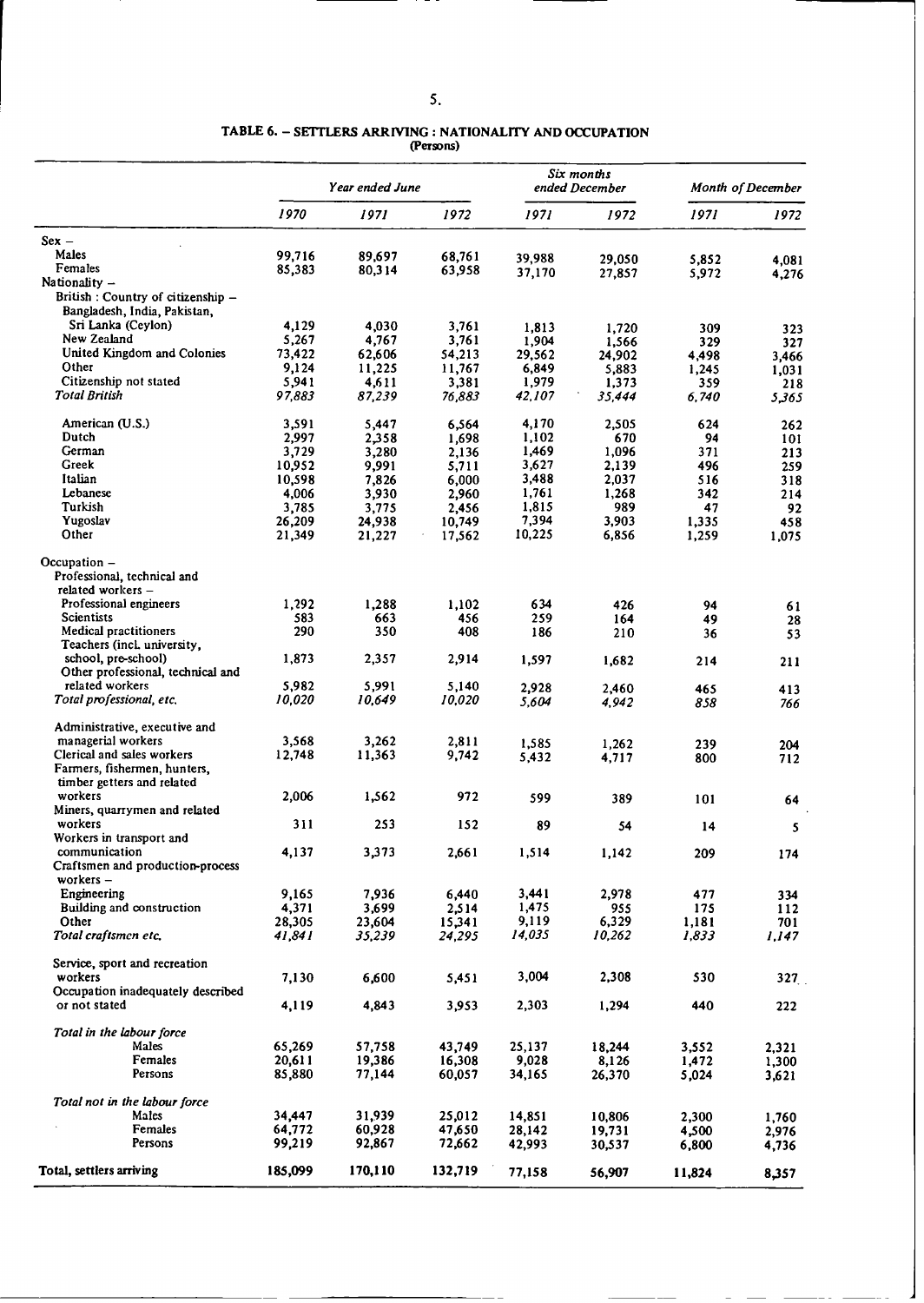#### **TABLE 7.** - **AUSTRALIAN RESIDENTS DEPARTING PERMANENTLY : COUNTRY OF BIRTH AND OCCUPATION (Persons)**

|                                          |        | Year ended June |           |              | Six months<br>ended December |       | <b>Month of December</b> |
|------------------------------------------|--------|-----------------|-----------|--------------|------------------------------|-------|--------------------------|
|                                          | 1970   | 1971            | 1972      | 1971         | 1972                         | 1971  | 1972                     |
| $Sex -$                                  |        |                 |           |              |                              |       |                          |
| Males                                    | 18,609 | 20,265          | 23,225    |              |                              |       |                          |
| Females                                  | 17,473 | 19,051          | 21,494    | 11,302       | 11,956                       | 2.193 | 2,094                    |
| Country of $birth -$                     |        |                 |           | 10,600       | 11,108                       | 2,046 | 1,962                    |
| Africa                                   | 365    | 388             | 482       |              |                              |       |                          |
| America -                                |        |                 |           | 218          | 284                          | 54    | 58                       |
| U.S. America                             | 1,076  | 1,061           | 1,313     | 518          |                              |       |                          |
| Other                                    | 456    | 521             | 682       | 262          | 1,007                        | 131   | 189                      |
| Asia                                     | 709    | 924             | 934       | 420          | 481                          | 40    | 75                       |
| $Europe -$                               |        |                 |           |              | 437                          | 97    | 98                       |
| Germany                                  | 1,040  | 1,109           | 1,293     | 581          |                              |       |                          |
| Greece                                   | 537    | 528             | 423       | 205          | 479                          | 113   | 78                       |
| Italy                                    | 802    | 906             | 978       | 457          | 241                          | 35    | 40                       |
| Malta                                    | 483    | 474             | 387       | 209          | 465                          | 126   | 52                       |
| <b>Netherlands</b>                       | 950    | 1,138           | 1,272     | 639          | 154                          | 55    | 19                       |
| U.K. and Ireland                         | 16,238 | 16,948          | 19,244    |              | 476                          | 97    | 77                       |
| Yugoslavia                               | 539    | 589             | 797       | 10,111       | 10,046                       | 1,737 | 1,550                    |
| Other                                    | 1,892  | 2,338           | 2,997     | 330<br>1,319 | 367                          | 68    | 58                       |
| Oceania -                                |        |                 |           |              | 1,438                        | 234   | 208                      |
| Australia                                | 8,828  | 9,825           |           |              |                              |       |                          |
| New Zealand                              | 1,992  |                 | 10,982    | 5,212        | 5,438                        | 1,059 | 1,022                    |
| Other                                    | 77     | 2,372<br>130    | 2,727     | 1,334        | 1,549                        | 368   | 495                      |
| At sea and not stated                    | 98     | 65              | 134<br>74 | 62<br>25     | 78                           | 19    | 30                       |
|                                          |        |                 |           |              | 24                           | 6     | 7                        |
| Occupation $-$                           |        |                 |           |              |                              |       |                          |
| Professional, technical and related      |        |                 |           |              |                              |       |                          |
| workers $-$                              |        |                 |           |              |                              |       |                          |
| Professional engineers                   | 245    | 308             | 286       | 120          | 159                          | 22    | 25                       |
| Scientists                               | 214    | 236             | 256       | 103          | 131                          | 17    | 27                       |
| <b>Medical practitioners</b>             | 86     | 130             | 133       | 64           | 53                           | 17    | 11                       |
| Teachers (incl. university, school,      |        |                 |           |              |                              |       |                          |
| pre-school)                              | 693    | 717             | 741       | 330          | 476                          | 116   | 175                      |
| Other professional, technical and        |        |                 |           |              |                              |       |                          |
| related workers                          | 1,966  | 2,215           | 2,529     | 1,175        | 1,257                        | 258   | 229                      |
| Total professional etc.                  | 3,204  | 3.606           | 3,945     | 1,792        | 2,076                        | 430   | 467                      |
|                                          |        |                 |           |              |                              |       |                          |
| Administrative, executive and            |        |                 |           |              |                              |       |                          |
| managerial workers                       | 1,050  | 1,161           | 1,397     | 630          | 704                          | 128   | 143                      |
| Clerical and sales workers               | 3,723  | 4,192           | 4,681     | 2,261        | 2,468                        | 405   | 427                      |
| Farmers, fishermen, hunters, timber      |        |                 |           |              |                              |       |                          |
| getters and related workers              | 299    | 327             | 334       | 158          | 153                          | 22    | 31                       |
| Miners, quarrymen and related workers    | 133    | 124             | 128       | 69           | 68                           | 13    | 18                       |
| Workers in transport and communication   | 797    | 845             | 986       | 488          | 488                          | 94    | 77                       |
| Craftsmen and production-process         |        |                 |           |              |                              |       |                          |
| workers $-$                              |        |                 |           |              |                              |       |                          |
| Engineering                              | 2,020  | 2,204           | 2,377     | 1,128        | 1,270                        | 194   | 220                      |
| Building and construction                | 653    | 704             | 840       | 412          | 426                          | 70    | 50                       |
| Other                                    | 3,904  | 4,088           | 4,624     | 2,361        | 2,326                        | 443   | 397                      |
| Total craftsmen, etc.                    | 6,577  | 6,996           | 7,841     | 3,901        | 4,022                        | 707   | 667                      |
| Service, sport and recreation workers    | 1,004  |                 |           |              |                              |       |                          |
| Occupation inadequately described or not |        | 1,108           | 1,280     | 599          | 700                          | 115   | 124                      |
| stated                                   |        |                 |           |              |                              |       |                          |
|                                          | 412    | 517             | 641       | 313          | 279                          | 67    | 54                       |
| Total in labour force                    |        |                 |           |              |                              |       |                          |
| Males                                    | 12,153 | 13,316          | 14,938    | 7,142        | 7,618                        | 1,357 |                          |
| Females                                  | 5,046  | 5,560           | 6,295     | 3,069        | 3,340                        | 624   | 1,340<br>668             |
| Persons                                  | 17,199 | 18,876          | 21,233    | 10,211       | 10,958                       | 1,981 | 2,008                    |
| Total not in labour force                |        |                 |           |              |                              |       |                          |
| Males                                    | 6,456  |                 |           | 4,160        |                              |       |                          |
|                                          |        | 6,949           | 8,287     |              | 4,338                        | 836   | 754                      |
| Females                                  | 12,427 | 13,491          | 15,199    | 7,531        | 7,768                        | 1,422 | 1,294                    |
| Persons                                  | 18,883 | 20,440          | 23,486    | 11,691       | 12,106                       | 2,258 | 2,048                    |
| Total, Australian residents              |        |                 |           |              |                              |       |                          |
| departing permanently (a)                | 36,082 | 39,316          | 44,719    | 21,902       | 23,064                       | 4,239 | 4,056                    |
|                                          |        |                 |           |              |                              |       |                          |

(a) Includes former settlers.

 $\ddot{\phantom{a}}$ 

**(a) Includes former settlers.**

 $\hat{\mathcal{L}}$  .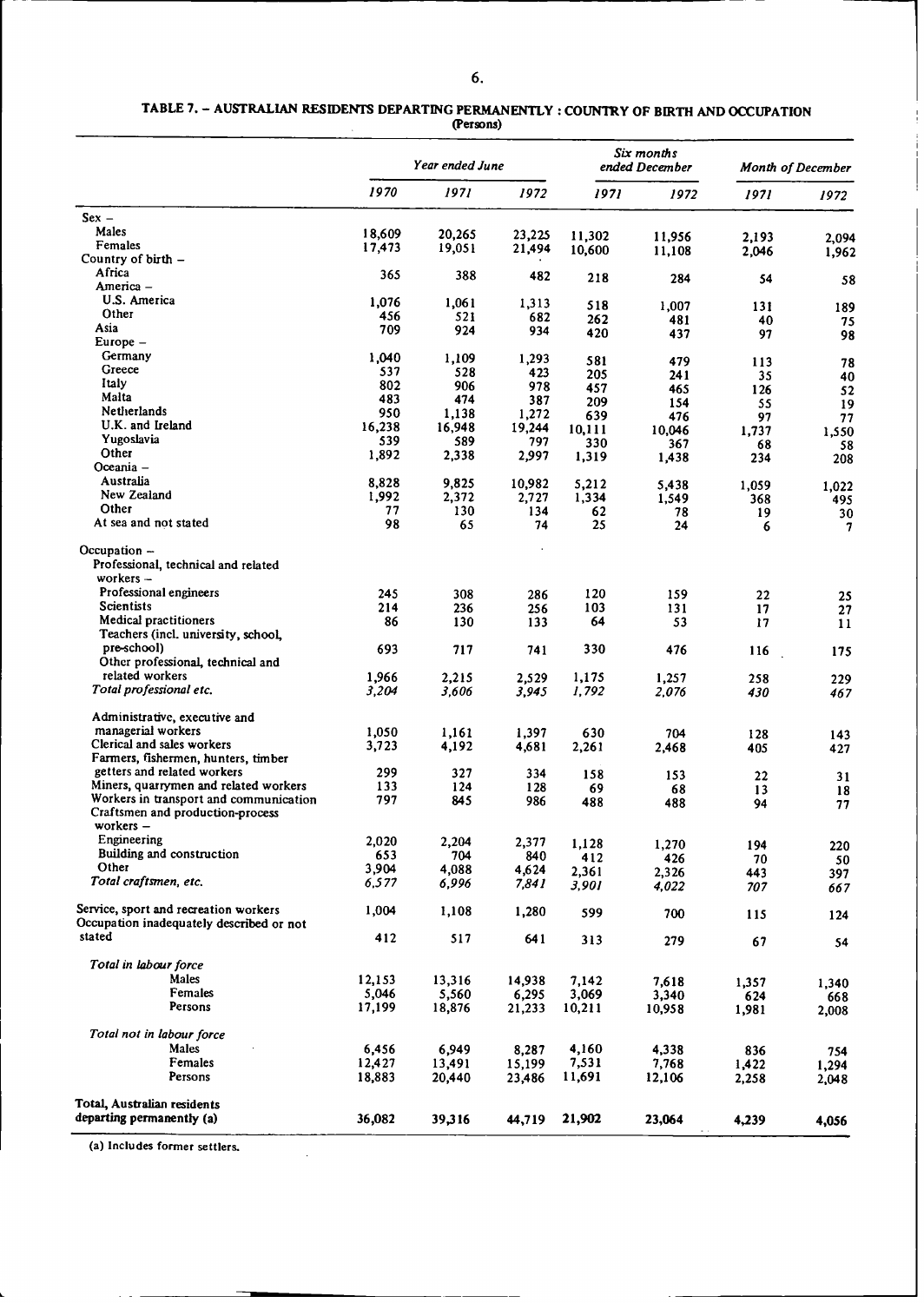|                               |         | Year ended June |         | Six months<br>ended December |          | Month of December |        |
|-------------------------------|---------|-----------------|---------|------------------------------|----------|-------------------|--------|
|                               | 1970    | 1971            | 1972    | 1971                         | 1972     | 1971              | 1972   |
| $Sex -$                       |         |                 |         |                              |          |                   |        |
| Males*                        | 262,246 | 275,876         | 249,405 | 134,397                      | 126,893  | 27.644            | 28.558 |
| Females*                      | 126,945 | 153,082         | 170,637 | 89,731                       | 103,596  | 24,639            | 28,423 |
| Mode of transport –           |         |                 |         |                              |          |                   | 2,779  |
| Sea                           | 17,317  | 17,268          | 18,089  | 9,139                        | 9,233    | 3,437             |        |
| Air*                          | 371,874 | 411,690         | 401,953 | 214,989                      | 221.256  | 48,846            | 54,202 |
| Intended length of stay $-$   |         |                 |         |                              |          |                   |        |
| Under 1 week*                 | 152,445 | 152,628         | 122,760 | 69,423                       | 57,124   | 11,455            | 8.781  |
| 1 week and under 2 weeks      | 50,862  | 66,443          | 69,780  | 35,317                       | 38,182   | 4,832             | 5.467  |
| 2 weeks and under 1 month     | 67,332  | 76,296          | 81,357  | 42.064                       | 47,359   | 11,715            | 13,981 |
| 1 month and under 6 months    | 80,252  | 90,499          | 102,983 | 58,087                       | 65,234   | 20,075            | 24,028 |
| 6 months and under 12 months  | 15,738  | 16,275          | 16,074  | 5,984                        | 9,473    | 1,641             | 2,210  |
| Indefinite, not stated, etc.  | 22,562  | 26,817          | 27,088  | 13,253                       | 13,117   | 2,565             | 2,514  |
| Stated purpose of journey $-$ |         |                 |         |                              |          |                   |        |
| In transit                    | 49,193  | 61,510          | 72,370  | 35,014                       | 40,236   | 7,561             | 6,874  |
| <b>Business</b>               | 58,849  | 64,151          | 68,268  | 33,636                       | 34,598   | 3,369             | 3,646  |
| Holiday*                      | 250,464 | 267,521         | 245,852 | 140,594                      | 139,742  | 39,356            | 44,215 |
| Education                     | 10,907  | 12,069          | 12,446  | 4,086                        | 4,799    | 351               | 398    |
| Other and not stated          | 19,778  | 23,707          | 21,106  | 10,798                       | 11,114   | 1.646             | 1,848  |
| Country of residence -        |         |                 |         |                              |          |                   |        |
| Africa                        | 6,879   | 8,229           | 8,620   | 4,419                        | 4,634    | 1,031             | 1,065  |
| America –                     |         |                 |         |                              |          |                   |        |
| Canada                        | 8,858   | 11,210          | 13,245  | 6,806                        | $-8,298$ | 2,200             | 2,384  |
| U.S. America                  | 55,135  | 78,107          | 79,624  | 41,296                       | 39,499   | 6,347             | 6,540  |
| Other                         | 2,098   | 3,057           | 3,416   | 1,979                        | 1,885    | 331               | 292    |
| Asia -                        | 5,115   | 6.509           | 6,996   | 3,344                        | 4,171    | 610               | 845    |
| Hong Kong                     | 10,319  | 11.775          | 12,727  | 5,715                        | 6,704    | 1.342             | 1.788  |
| Malaysia and Singapore        | 10,152  | 15,125          | 14,435  | 7,247                        | 8.147    | 1,415             | 1,508  |
| Japan                         | 99,327  | 79,235          | 37,898  | 27,358                       | 10,150   | 4,055             | 1,862  |
| Other*                        |         |                 |         |                              |          |                   |        |
| Europe –                      | 36,520  | 40,898          | 50,038  | 26,016                       | 33.426   | 7.698             | 9,740  |
| U.K. and Ireland              | 4,769   | 6,073           | 7.194   | 3,951                        | 4,974    | 709               | 1,247  |
| Germany<br><b>Netherlands</b> | 4,096   | 5,032           | 6.197   | 3,277                        | 4,720    | 1.202             | 1,351  |
| Other                         | 13,480  | 17,718          | 19,993  | 10,944                       | 13,512   | 2,606             | 3,454  |
| Oceania -                     |         |                 |         |                              |          |                   |        |
| Fiii                          | 4,180   | 4,822           | 5,570   | 2,768                        | 2,871    | 825               | 910    |
| New Zealand                   | 90,694  | 96,276          | 103,663 | 54,020                       | 61,525   | 13,762            | 15,230 |
| Papua and New Guinea          | 27,349  | 31,679          | 35,832  | 18,903                       | 19,075   | 6,654             | 6,976  |
| Other                         | 10,220  | 13,213          | 14,594  | 6,085                        | 6,898    | 1,496             | 1,789  |
| Total, visitors arriving,     |         |                 |         |                              |          |                   |        |
| short-term <sup>®</sup>       | 389,191 | 428,958         | 420,042 | 224,128                      | 230,489  | 52,283            | 56,981 |

#### **TABLE 8.** - **VISITORS ARRIVING - SHORT-TERM MOVEMENT** (a) **: SEX, MODE OF TRANSPORT, INTENDED LENGTH OF STAY,** STATED **PURPOSE OF JOURNEY AND COUNTRY OF RESIDENCE**

**\* Includes U.S. troops on rest and recreation leave. See paragraph** 3 **of the explanatory notes. (a) See paragraph** 4 **of the explanatory notes.**

l,

 $\overline{\phantom{0}}$ 

 $\left\lceil$